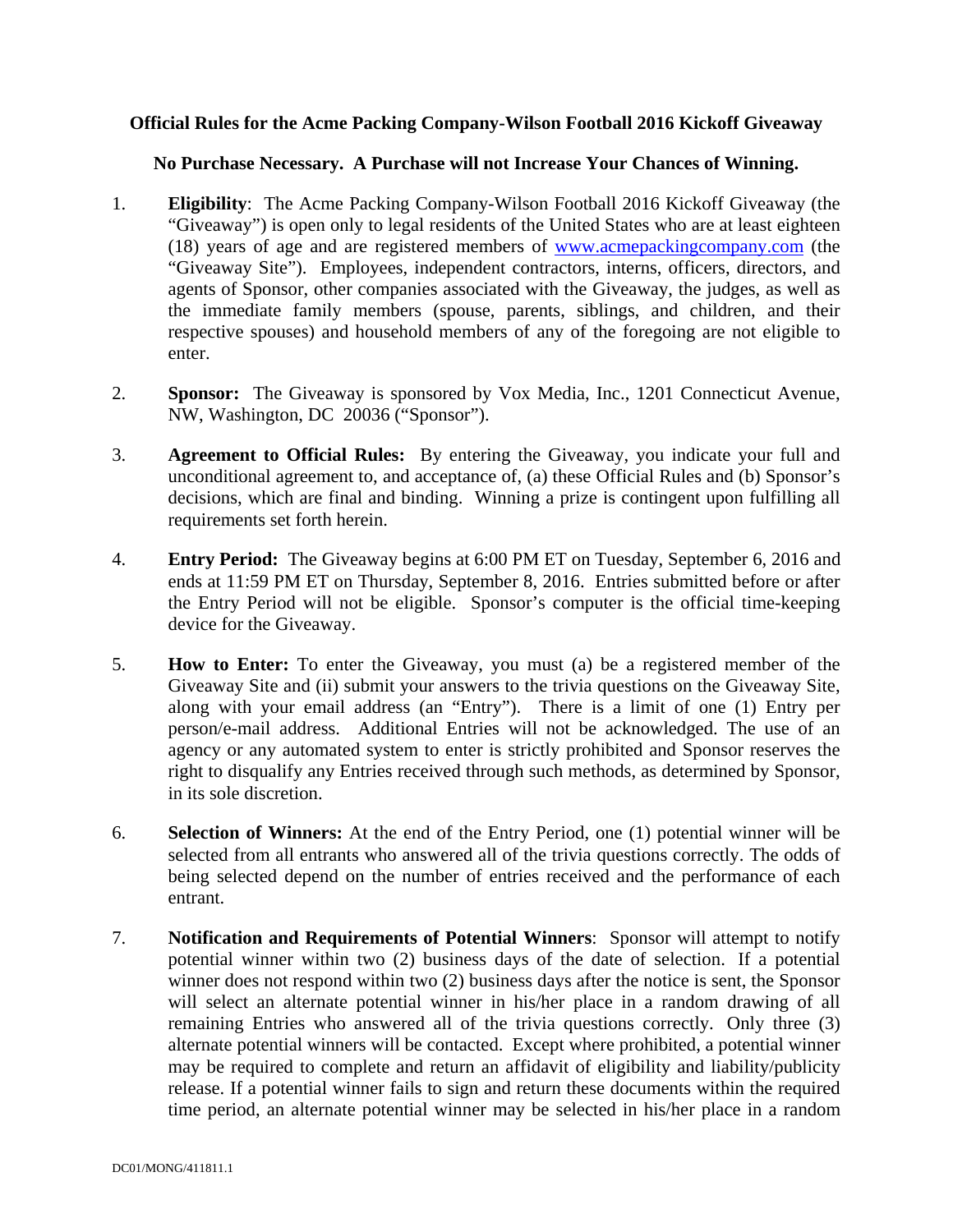drawing of all remaining Entries who answered all of the trivia questions correctly Only three (3) alternate potential winners may be contacted for the Prize Package.

8. **Prize: Prize Package (1 winner)**: (1) custom Wilson X Connected Football (Approximate Retail Value \$199)

A winner is responsible for paying any applicable income taxes and any and all other costs and expenses not listed above. Any prize details not specified above will be determined by Sponsor in its sole discretion. A prize may not be transferred and must be accepted as awarded. You may not request cash or a substitute prize; however, Sponsor reserves the right to substitute a prize with another prize of equal or greater value if the prize is not available for any reason, as determined by Sponsor in its sole discretion. Prizes will be distributed 4-8 weeks following the end of the Giveaway.

- 9. **General Conditions:** In the event that the operation, security, or administration of the Giveaway is impaired in any way for any reason, including, but not limited to fraud, virus, or other technical problem, Sponsor may, in its sole discretion, either: (a) suspend the Giveaway to address the impairment and then resume the Giveaway in a manner that best conforms to the spirit of these Official Rules; or (b) award the prize(s) according to the procedures set forth above from among the eligible entries received up to the time of the impairment. Sponsor reserves the right in its sole discretion to disqualify any individual it finds to be tampering with the entry process or the operation of the Giveaway or to be acting in violation of these Official Rules or in an unsportsmanlike or disruptive manner. Any attempt by any person to undermine the legitimate operation of the Giveaway may be a violation of criminal and civil law, and, should such an attempt be made, Sponsor reserves the right to seek damages from any such person to the fullest extent permitted by law. Failure by Sponsor to enforce any term of these Official Rules shall not constitute a waiver of that provision. Proof of sending any communication to Sponsor by mail shall not be deemed proof of receipt of that communication by Sponsor. In the event of a dispute as to any online entry, the authorized account holder of the email address used to enter will be deemed to be the participant. The "authorized account holder" is the natural person who is assigned to an email address by an Internet access provider, online service provider, or other organization responsible for assigning email addresses for the domain associated with the submitted e-mail address. The Giveaway is subject to federal, state, and local laws and regulations and is void where prohibited.
- 10. **Release and Limitations of Liability:** By participating in the Giveaway, you agree to release and hold harmless Sponsor, its parent, subsidiaries, affiliates, and each of their respective officers, directors, employees, and agents (the "Released Parties") from and against any claim or cause of action arising out of participation in the Giveaway or receipt or use of any prize, including, but not limited to: (a) unauthorized human intervention in the Giveaway; (b) technical errors related to computers, servers, providers, or telephone, or network lines; (c) printing errors; (d) lost, late, postage-due, misdirected, or undeliverable mail; (e) errors in the administration of the Giveaway or the processing of entries; or (f) injury or damage to persons or property which may be caused, directly or indirectly, in whole or in part, from entrant's participation in the Giveaway or receipt or use of any prize. You further agree that in any cause of action,